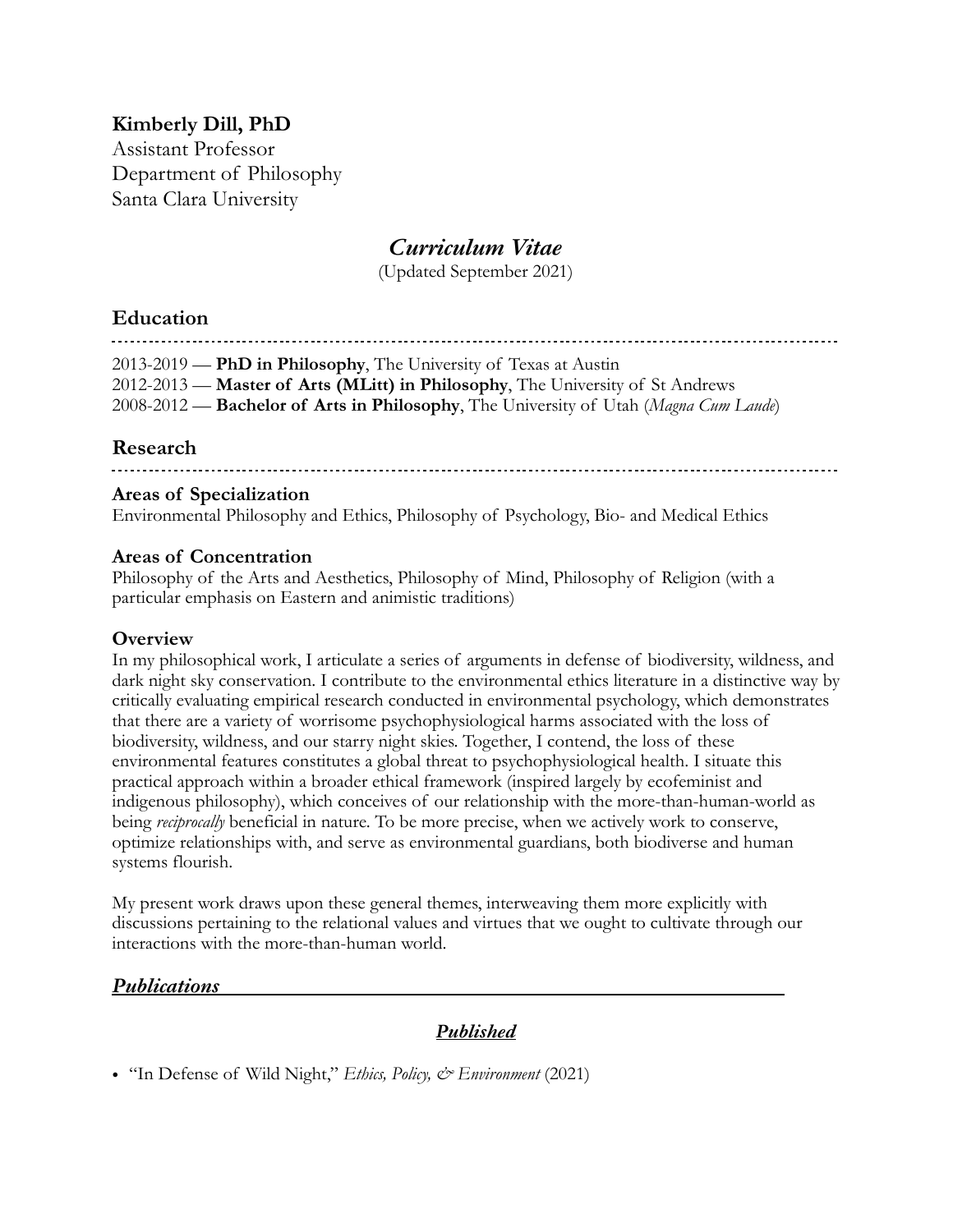#### *Accepted & Forthcoming*

• "Three Criteria for Environmental Authenticity: A Response to the Simulation Problem" forthcoming in *Environmental Philosophy* (Fall 2021)*.* 

# *Invited Publications (Including Book Chapters)*

• "Mitigating Climate Change through Environmental Reverence" in *the Handbook of the Philosophy of Climate Change*, eds. Gianfranco Pellegrino and Marcello Di Paolo (publication date TBD).

## *Book Reviews*

• Written review of Erin McKenna's *Living with Animals* (forthcoming)

### *Submitted (Under Review)*

• "A Fork on the Road to Knowledge at Mauna Kea: Epistemic Injustice, Two-eyed Seeing, and the Thirty Meter Telescope" (journal title withheld for anonymity)

#### **Awards and Fellowships**

- 1. Graduate Student Professional Development Award, UT Austin, (Spring 2018, Fall 2018 (x2), Fall 2017, Spring 2016)
- 2. Graduate School Recruitment Fellowship, UT Austin, Fall 2013

## **Presentations**

#### **Conference Presentations**

- "A Call to Environmental Reverence", APA Eastern (2020)
- "A Call to Environmental Reverence", International Society for Environmental Ethics meeting, Zoom (October 2020)
- "Three Criteria for Environmental Authenticity, Revisited" panel with Dr. A. R. Gammon and Dr. Eric Godoy, Meeting of the International Association of Environmental Philosophy, State College (PA) (October 2018)
- "In Defense of Wild Night", International Society for Environmental Ethics meeting, University of Alaska (Anchorage) (June 2018)
- "Three Criteria for [Environmental] Authenticity", Bioethics and Applied Philosophy Conference, York University (Toronto) (April 2018)
- "Three Criteria for [Environmental] Authenticity", Environmental Philosophy Graduate Conference, The University of Kentucky (March 2018)
- "A Care Ethical Interpretation of Guardianship", 2017 Meeting of the International Association of Environmental Philosophy, Sheraton Memphis (October 2017)
- "A Care Ethical Interpretation of Guardianship", PGSA Environmental Philosophy Meeting (March 2017)
- "Mindfulness as a Guide to Direct Mental Action", Phenomenology and Mind: Collaborative Investigations Conference, The New School (February 2016)
- "Mindfulness as a Guide to Direct Mental Action", Intermountain West Student Philosophy Conference, The University of Utah (March 2016)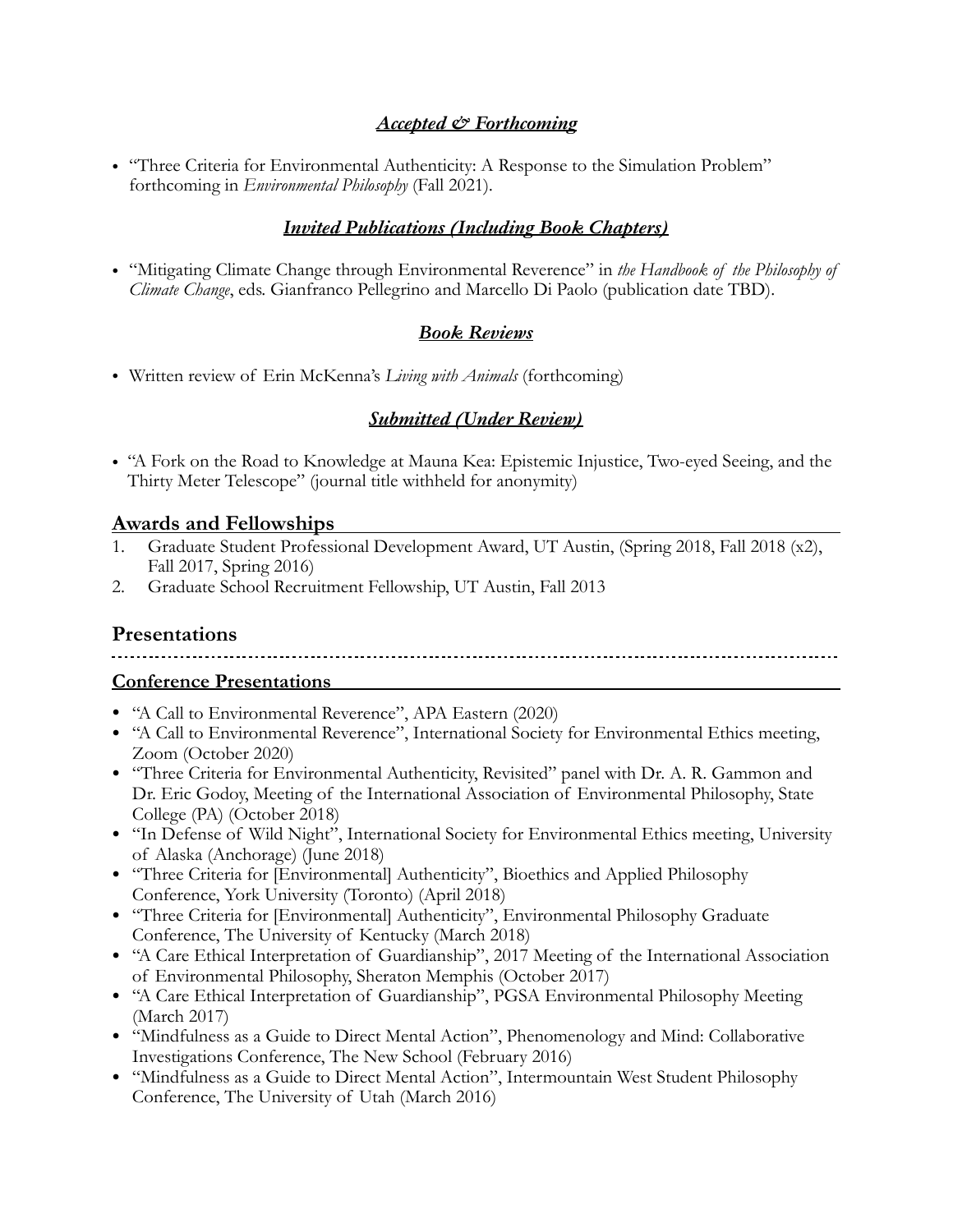• "A Defense of No-Self ", Tenth Annual MLK Conference, The University of Texas at Austin (January 2014)

#### **Guest Lectures**

- Invited guest lecture in the Department of Philosophy at San Jose State University (October 23rd, 2020)
- Lecture on environmental aesthetics in Kathleen Higgins' Introduction the Philosophy of the Arts course (Fall 2018)
- Lecture on the philosophical implications of meditation practice in Galen Strawson's Philosophy of Mind course (Spring 2017)
- Lecture on the Yoga Sutra's in Stephen Phillip's Yoga as Philosophy course (Fall 2017)
- Lecture on Peter Singer's "Famine, Affluence, and Morality" in Sinan Dogramaci's Introduction to Philosophy (PHL 301), Fall 2013

### **Comments**

- Jeremey Bendik-Keymer's "The Other Species Capability & the Power of Wonder," at the International Society of Environmental Ethics meeting (Fall 2020)
- Alison Fritz's "Understanding the Role of Climate Change Visualizations In Increased Concern," at the International Society of Environmental Ethics meeting (Summer 2019)
- ... amongst others.

# **Teaching Experience**

#### **Primary Instructor**

- Winter Quarter 2020 Philosophy, Society, & Culture (C&I 1) x 2 Santa Clara University
- Fall Quarter 2020 Ethics and the Environment Santa Clara University
- Fall Quarter 2020 Indian Philosophy (UD) Santa Clara University
- Spring Quarter 2020 Environmental Ethics Santa Clara University
- Spring Quarter 2020 Ethics and the Environment Santa Clara University
- Winter Quarter 2020 Ethics and the Environment Santa Clara University
- Winter Quarter 2020 Culture and Ideas II Santa Clara University
- Fall Quarter 2019 Culture and Ideas I Santa Clara University
- Spring 2019 Human Nature The University of Texas at Austin
- Spring 2018 Introduction to the Philosophy of the Arts The University of Texas at Austin
- Spring 2017 Introduction to Philosophy of the Arts The University of Texas at Austin

# **Professional Service**

- SCU's Department of Philosophy Social Chair (present)
- SCU's Department of Philosophy Library Liaison (present)
- Founder, UT Austin's Meditation and Philosophy Group (Fall 2015-Present)
- Instructor, "Corrupt the Youth" Philosophy in Secondary Schools Program Eastside Memorial High School, Austin, Texas (Spring 2016-Present)
- Social Chair, UT Austin's MAP Chapter (Spring 2016-2017)
- Policy Advisor, UT Austin's MAP Chapter (Spring 2015-2016)
- Undergraduate Liaison, UT Austin's MAP Chapter (Spring 2014-Fall 2015)